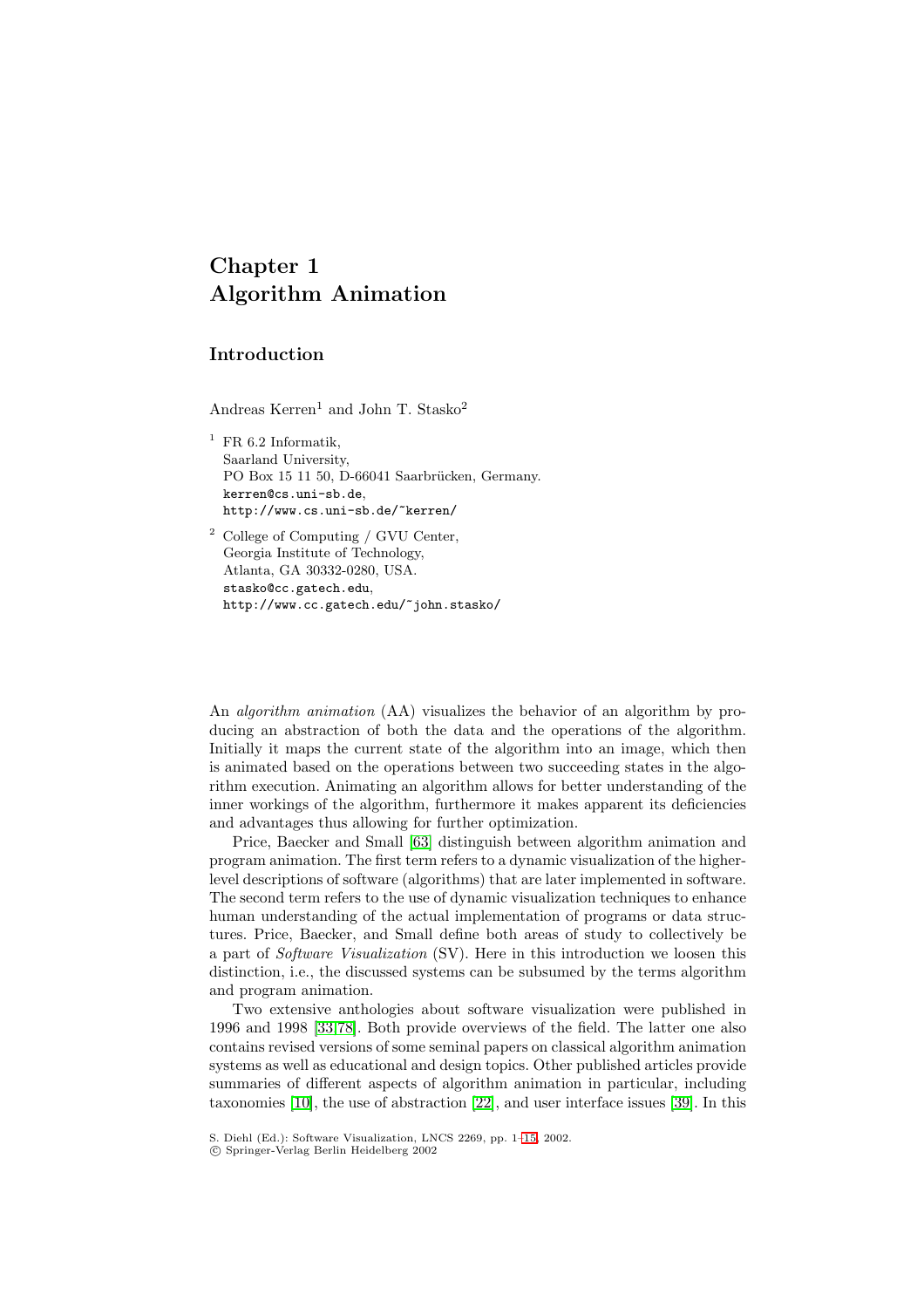introduction we first provide a short summary of the historical development of software visualization, especially algorithm and program visualization. In this context we concentrate on systems that introduced new concepts.

Next, we survey some newer systems on the basis of four concepts or dimensions: specification technique, visualization technique, language paradigm, and domain specific animations. Because these systems have been developed more recently, they usually were not discussed in the aforementioned anthologies. Due to space limitations, however, the following sections only describe some representative systems, with a particular focus on systems that are presented in the seven papers of this chapter.

#### **1 Classical Systems and Concepts**

Knowlton's movie [\[47\]](#page-11-0) about list processing using the programming language L6 was one of the first experiments to visualize program behavior with the help of animation techniques. Other early efforts often focused on aiding teaching [\[1](#page-9-0)[,44\]](#page-11-0) including the classic "Sorting Out Sorting" [\[3,2\]](#page-9-0) that described nine different sorting algorithms and illustrated their respective running times.

Experiences with algorithm animations made by hand and the wide distribution of personal computers with advanced graphical displays in the 1980's led to the development of algorithm animation systems. The well known system BALSA [\[19,](#page-10-0)[8\]](#page-9-0) introduced the concept of *Interesting Events* (IE's) and with it the binding of several views to the same state. In this approach the key points of the program are annotated with IE's by the visualizer (the person who specifies the visualization). When those IE's are reached during execution, an event, parameterized with information about the current program state, is sent to the views. The successor Balsa II [\[9\]](#page-9-0) was extended with step and break points and a number of other features. In ZEUS [\[11\]](#page-9-0), CAT [\[14\]](#page-9-0), and the later Java based system Jcat [\[18\]](#page-10-0) the views were distributed on several workstations.

The system Tango [\[72\]](#page-13-0) implemented the path-transition paradigm [\[73,77\]](#page-13-0) that permitted smooth and concurrent animations of state transitions. In its successor Polka [\[79\]](#page-13-0), these properties were revised to facilitate easier design of concurrent animation actions. As a front-end of Polka, an interactive animation interpreter called Samba [\[75\]](#page-13-0) (including the later Java based Jsamba) was developed. Samba consisted of a number of parameterized ASCII commands that performed different animation actions. Thus, programs written in any programming language could be animated simply by having them output Samba commands at interesting event points.

The system Pavane [\[67\]](#page-12-0) was noteworthy in exploring a declarative animation paradigm in which program states were mapped to visualization states. The animation designer simply created this mapping initially, then the program ran and the appropriate mappings were maintained.

A number of other noteworthy algorithm visualization systems and tools have been developed over the years. Some of the earlier efforts include systems in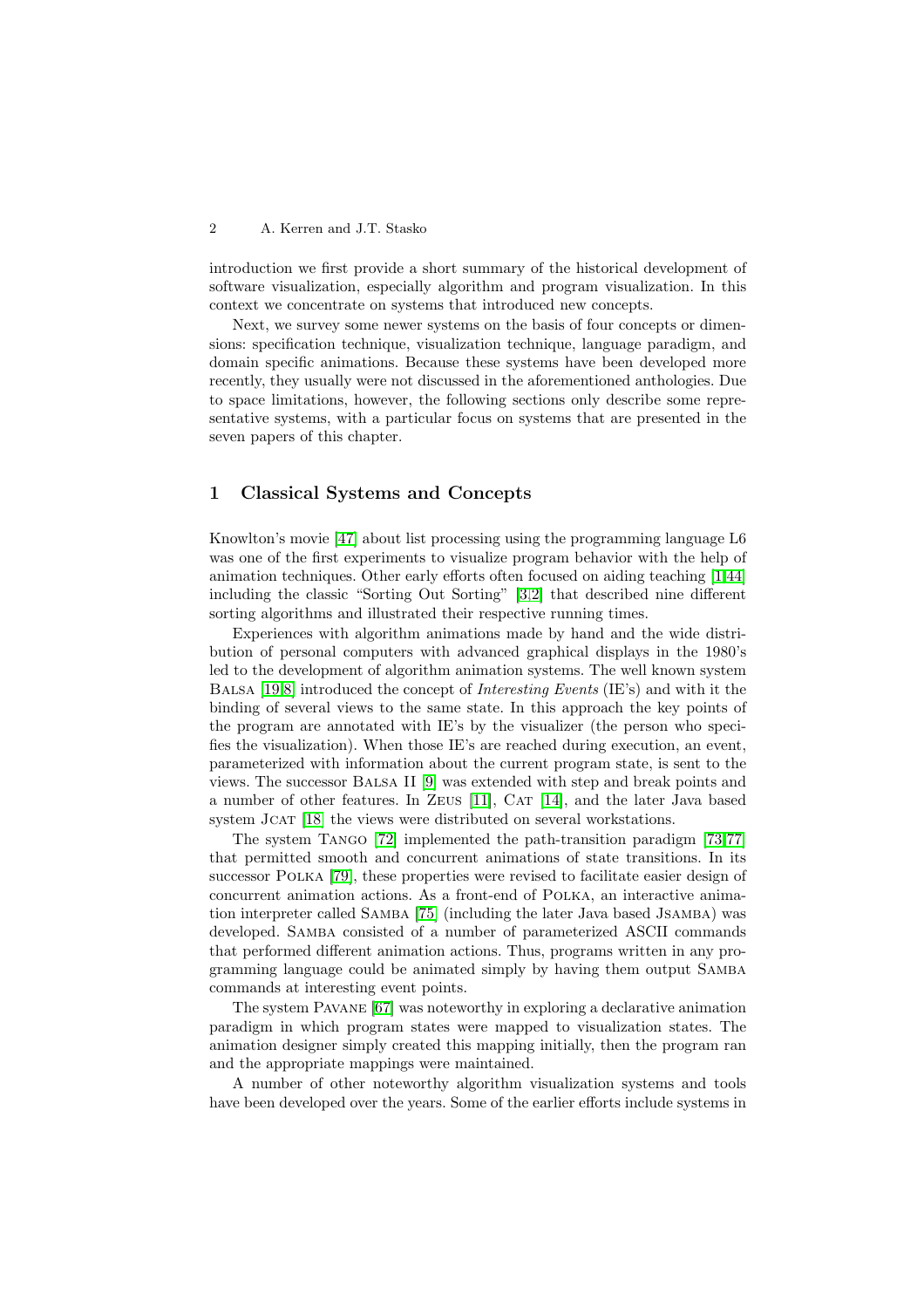Smalltalk  $[52,32]$  $[52,32]$ , the ALADDIN system  $[45,42]$ , the MOVIE system  $[6]$ , animations for algorithms textbooks [\[37,38\]](#page-11-0), and the GAIGS system [\[56\]](#page-12-0).

Recently, a number of new systems have been introduced. Many of these newer systems were presented at workshops and conferences, including the GI workshop SV'2000 [\[27\]](#page-10-0), the First International Program Visualization Workshop 2000 [\[82\]](#page-13-0) and the Dagstuhl Seminar on Software Visualization 2001 [\[28\]](#page-10-0). In the next four sections, we briefly describe a few of the newer systems, as well as noteworthy earlier systems, with respect to four important dimensions: specification technique, visualization technique, language paradigm, and domain-specificity.

## **2 Specification Technique**

An important practical task in creating algorithm visualizations is to specify how the visualization is connected or applied to the algorithm. SV researchers have developed a number of approaches to this problem. In this section we will examine some of the different approaches and the systems that use the approaches. Note that some of the systems could be classified in several categories.

#### **2.1 Event Driven**

The interesting event approach was pioneered by Balsa [\[19,](#page-10-0)[8\]](#page-9-0) and has been used in many algorithm animation systems including its successor Zeus [\[11\]](#page-9-0). As mentioned above, the visualizer identifies key points in the program and annotates these with IE's. Whenever an IE is reached during execution, a parameterized event is dispatched to the views.

The event-based framework Ganimal [\[31\]](#page-10-0) offers some new features like alternative interesting events, alternative code blocks, mixing of post-mortem and live/online algorithm animation, visualization control of loops and recursion, etc. Annotations are provided by the Ganila language, which are compiled into Java. The generated code allows the association of meta-information (settings) with each program point of the algorithm. Consequently a graphical user interface can be used to change these settings at runtime of the animation.

The Animal system [\[69,68\]](#page-13-0) also utilizes an event-based approach and provides a number of advanced features for animation presentation including dynamic flexibility of animation mappings, reverse execution, internationalization of animation content, and flexible import and export capabilities.

#### **2.2 State Driven**

An alternative approach is to specify a mapping between program and visualization states, usually constructed by the visualizer before program execution. As discussed above, the Pavane system was an early adopter of this technique [\[66,](#page-12-0) [65\]](#page-12-0). The declarative approach is also utilized by some newer systems. Leonardo [\[23,24\]](#page-10-0) is an integrated environment for developing, executing and animating C programs. Visualizations are specified by adding declarations written in Alpha,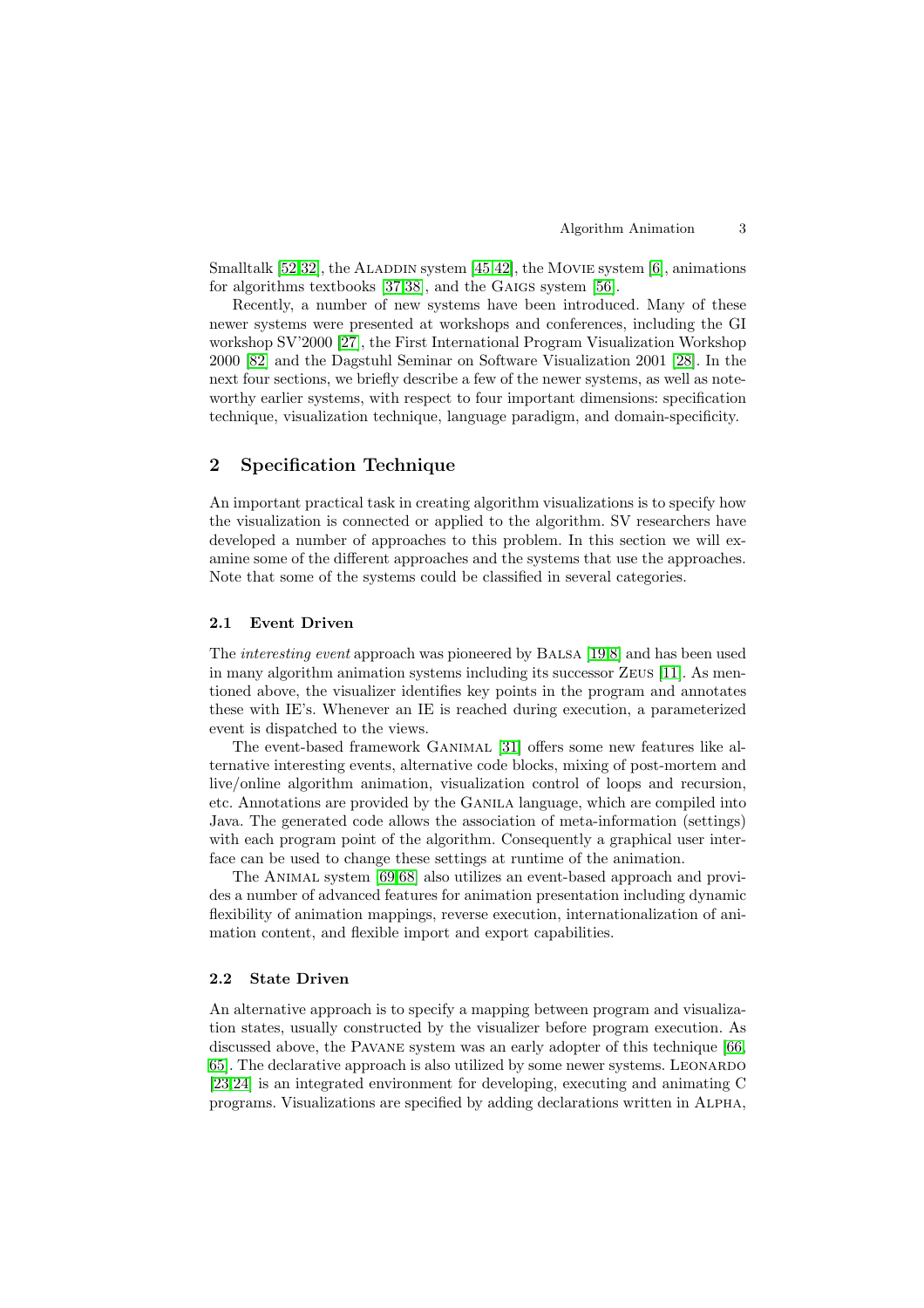a declarative language, to the C program. LEONARDO also supports full reversible execution by using a specialized virtual machine that executes the compiled C program.

DAPHNIS is an algorithm animation system based on the use of data flow tracing. Some aspects of abstraction in the visualization are produced fully automatically, but to prepare an animation, it is necessary to supply an external configuration script that specifies the graphical representation and rules of translation for all the variables to be visualized. To achieve spatial or temporal suppression of unimportant information, a special kind of the Petri net formalism is applied to describe the process of algorithm execution. The Daphnis system as well as its theoretical model are discussed further in this chapter [\[36\]](#page-11-0).

Demetrescu, Finocchi, and Stasko provide a direct comparison of both the interesting event and state mapping approaches in this chapter [\[25\]](#page-10-0), identifying some scenarios where one might be preferable to the other.

#### **2.3 Visual Programming**

Another technique for specifying algorithm animations is the use of visual programming techniques. Visual programming (VP) seeks to make programs easier to specify by using a visual notation for the actual program commands and statements. As a whole, VP is considered to be distinct from SV [\[63\]](#page-12-0), but such a graphical notation itself is a kind of statical code/data visualization.

One well-known project to embed animation capabilities into a visual programming language (VPL) is the declarative VPL Forms/3 [\[20\]](#page-10-0) in which animation is done by maintaining a network of one-way constraints. The developers of this language integrated an extension of the path-transition paradigm into their language, resulting in a unique approach to algorithm animation, e.g. a seamless integration of algorithm animation into the language and on-the-fly exploratory programming of an algorithm animation.

An area related to VP is programming by demonstration (PbD). In PbD, a person demonstrates an example or an operation of a task, and the PbDsystem infers a program for this task. Dance [\[71,76\]](#page-13-0) is a PbD-interface to the Tango system. After the user demonstrates an animation scenario in a direct manipulation style graphical editor, the Dance system generates ASCII code that specifies the animation. This code is then used as input to Tango.

#### **2.4 Automatic Animation**

Perhaps the simplest way to specify an animation, at least for the algorithm developer, is to have the animation automatically generated. Total, automatic creation of algorithm animations is extremely difficult however [\[10\]](#page-9-0), so systems have provided differing levels of automation to specify algorithm animation. Because automated animation creation requires little or no effort on the programmer's part, this approach is very well-suited to debugging [\[54\]](#page-12-0).

An early system in this area, Uwpi [\[43\]](#page-11-0), provided automatic animation by using a small expert system that chose the visualization for the data structures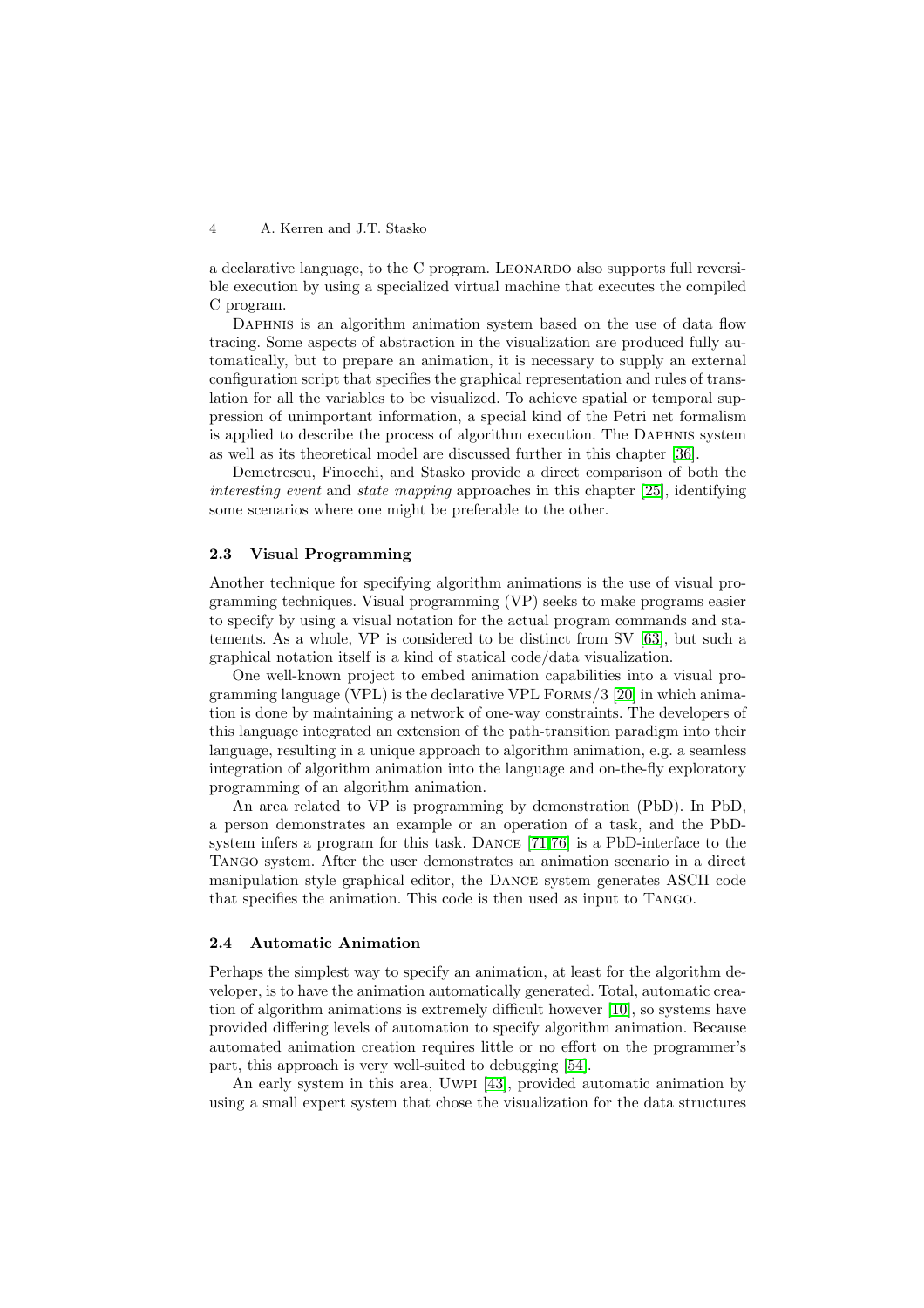and operations of an algorithm by attempting to infer the abstract data types used in the program. The system could display abstractions of higher-level data structures, even though it did not truly "understand" them.

Jeliot is a family of program animation environments some of which support the semi-automated paradigm by allowing users to define the visual semantics of program structures or to select the most adequate ones. One system was exclusively developed for novice programmers. It supports fully automatic animation, and does not allow any customization of the animation. Ben-Ari, Myller, Sutinen, and Tarhio give an overview of the JELIOT family and discuss some empirical evaluations of some of the systems in this chapter [\[5\]](#page-9-0).

Another technique that fits this category is the use of special pseudo-code languages in which programmers implement their code, and then the animation is automatically produced. ALGORITHMA 99 [\[21\]](#page-10-0) is such an example system.

## **3 Visualization Technique**

One of the most important tasks in SV is the design of the graphical appearance of a visualization or animation. The display design must address a number of different issues, e.g., what information should be presented, how should this be done, should there be a focus on the important elements, and so on. Brown and Hershberger give a good overview of fundamental techniques on this topic [\[12\]](#page-9-0). In this introduction we discuss three aspects of visualizing algorithms that have received much attention lately: 3D Algorithm Animation, Auralization, and Web Deployment.

#### **3.1 3D Algorithm Animation**

There may be several reasons for integrating 3D graphics into an algorithm animation system. The third dimension can be used for capturing time (history), uniting multiple views, and displaying additional information [\[16\]](#page-10-0). Both the systems Polka [\[81\]](#page-13-0) and Zeus [\[15\]](#page-9-0) were extended with 3D graphics versions. Brown and Najork further integrated their earlier work on the platformdependent Zeus3D into the Jcat system. With the resulting Java-based system, 3D animations could be run in any standard web browser [\[17](#page-10-0)[,55\]](#page-12-0). The 3D animations were implemented using the object-oriented, scene-graph based graphics library Java3D (plugin). In the Gasp system, Tal and Dobkin explored 3D animations of computational geometry algorithms also [\[83\]](#page-13-0). They created a library of geometric data types including operations that were furnished with animation instructions.

#### **3.2 Auralization**

In SV, audio can be used to reinforce and replace visual cues, to convey patterns, to identify important events in a stream of data, and to signal exceptional conditions [\[13\]](#page-9-0). Recently the mapping of information to musical sound using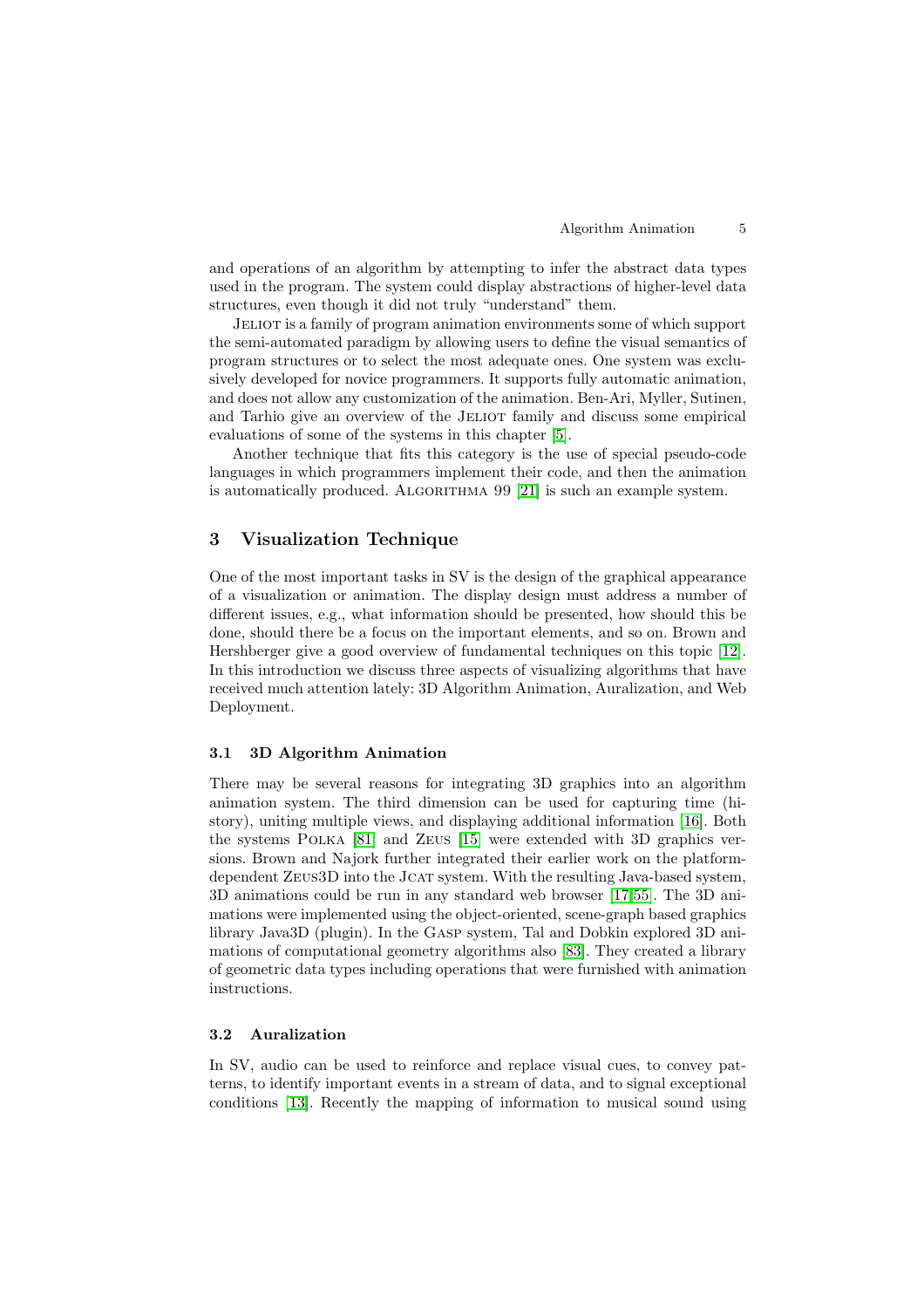parameters such as rhythm, harmony, melody or special leitmotifs has been studied.

CAITLIN [\[85\]](#page-13-0) is a preprocessor for Pascal which allows a user to specify an auralization for each type of program construct (e.g. a FOR statement) on the basis of a hierarchical leitmotif design. CAITLIN does not allow auralization of data, however. Empirical studies [\[86\]](#page-14-0) of this system show that novice programmers could interpret the musical auralizations, that musical knowledge had no significant effect on performance, and that, in certain circumstances, musical auralizations can be used to help locate bugs in programs.

The musical data sonification toolkit Muse [\[51\]](#page-12-0) provides flexible data mappings to musical sounds. The data can come from any scientific source. It is written for the SGI platform and supports different mapping types of data to sound, like timbre, rhythm, tempo, volume, pitch and harmony.

A similiar system is Faust [\[88\]](#page-14-0), a framework for algorithm understanding and sonification testing. It allows simple mappings of algorithm events to sound parameters and requires programmers to manually tag events in their algorithms. Furthermore, the interested programmer can easily change sound synthesis algorithms and add new features and attributes to these algorithms.

#### **3.3 Web Deployment**

With the growing use of the World Wide Web as a generic application and display platform, a number of recent algorithm animation systems have focused on delivery of animations over the Web. The JSAMBA and JCAT systems mentioned earlier are two examples. Other systems presenting animations over the Web include JHAVE  $[57]$ , the SORT ANIMATOR  $[26]$ , JELIOT  $[41]$ , and JAWAA  $[62]$ .

# **4 Language Paradigm**

Different language paradigms may need different abstractions and entities to be visualized, due to their unique styles of computation and methods for problem solving. The survey by Oudshoorn, Widjaja, and Ellershaw [\[59\]](#page-12-0) analyses the visualization requirements for a variety of programming paradigms and gives a simple taxonomy of program visualization. In the following section we consider the most important language paradigms and illuminate some example systems.

## **4.1 Imperative Programming Languages**

The imperative paradigm is based on the procedural approach to solve problems. From this point of view, the developer of an algorithm animation has to find abstractions of variables, data structures, procedures/functions and control structures. The Balsa system [\[9\]](#page-9-0) exemplifies this paradigm.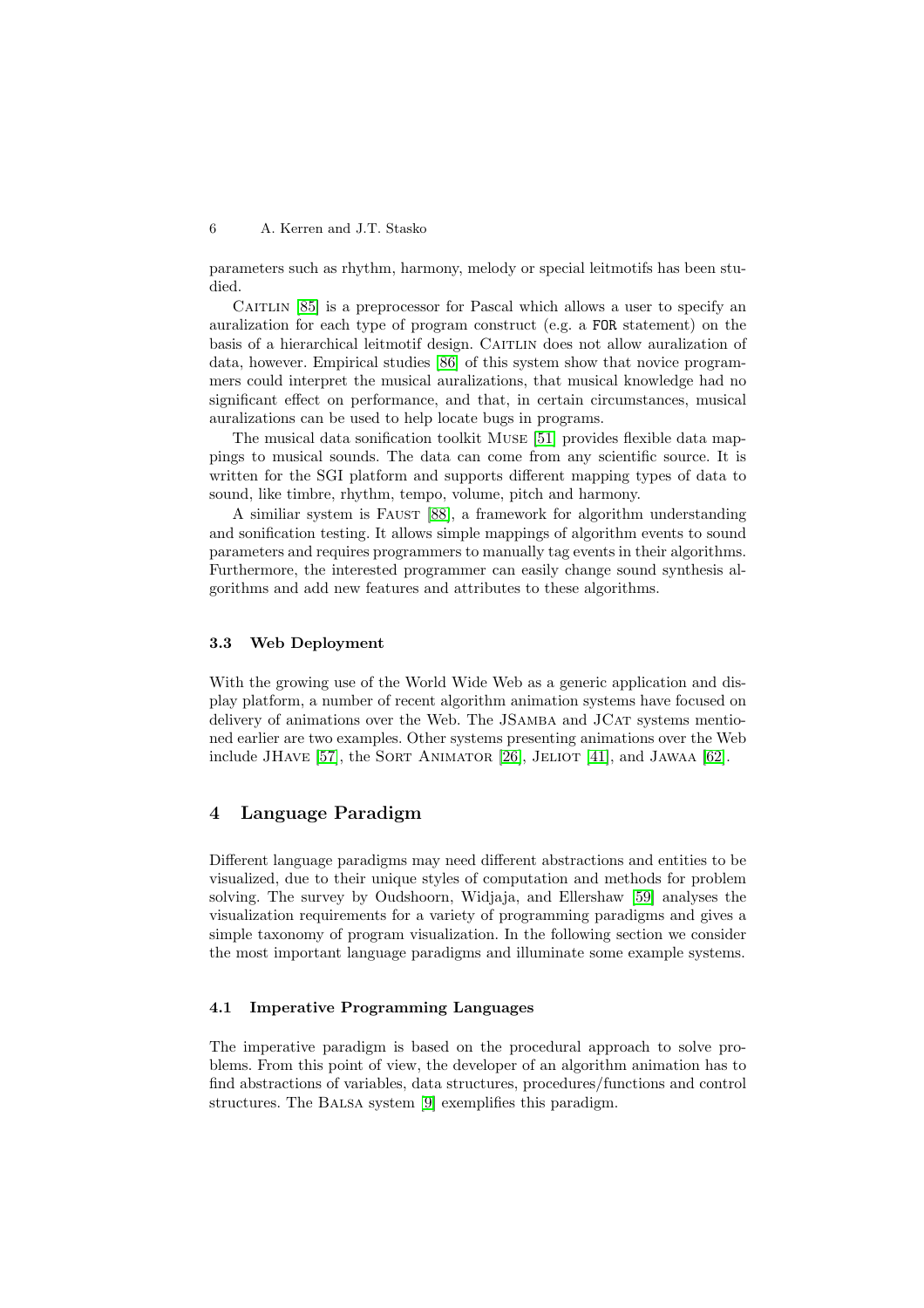#### **4.2 Functional Programming Languages**

The most significant abstractions for functional languages are functions and data structures. A textual browser to view the trace of the evaluation of a lazy functional language is discussed in [\[87\]](#page-14-0). The system facilitates navigating over a trace and it can be used as a debugging tool or as a pedagogical aid in understanding how lazy evaluation works.

The Kiel System [\[7\]](#page-9-0) is an interactively controlled computer system for the execution of first-order functional programs written in a simple subset of Standard ML. In contrast to the prior discussed system, it offers ways to visualize the evaluation process.

A formal model of traversing graphical traces of lazy functional programs is introduced by Foubister [\[35\]](#page-11-0). This model provides the visual representation of graph reduction by template instantiation, and solves some problems in displaying the reduction, e.g., the large size of the graphs or their planarity.

#### **4.3 Object-Oriented Programming Languages**

The object-oriented paradigm has much in common with the imperative language paradigm. As a consequence, visualizations of object-oriented programs typically consider abstractions of objects, including inter-object communication, in addition to the above-mentioned abstractions for imperative languages.

One of the papers in the following chapter [\[58\]](#page-12-0) deals with solutions for the endemic problem of aliasing within object-oriented programs, i.e., a particular object can be referred to by any number of other objects via its reference. This fact may be unknown to the algorithm animation system and can cause problems for animations. The paper discusses analysis of the program to determine the extent of aliasing as well as a visualization of ownership trees of objects in Java programs.

Scene [\[48\]](#page-11-0) automatically produces scenario diagrams (event trace diagrams) for existing object-oriented systems. This tool does not provide visualization of the message flow in an object-oriented program, but by means of an active text framework it allows the user to browse several kinds of associated documents, such as source code, class interfaces or diagrams, and call matrices.

#### **4.4 Logical Programming Languages**

In logic programs, the interesting abstractions are clauses and unification. One of the classic systems for visualizing logic programs is the Transparent Prolog Machine Tpm [\[34\]](#page-11-0). It uses an AND/OR tree model of the search space and the execution of the logic program is shown as a DFS search. Another system for presenting logic programs was discussed by Senay and Lazzeri [\[70\]](#page-13-0).

## **5 Domain Specific Animations**

The search for adequate abstractions of the specific properties of a particular domain, e.g., realtime algorithms, can be a challenge when animating algorithms in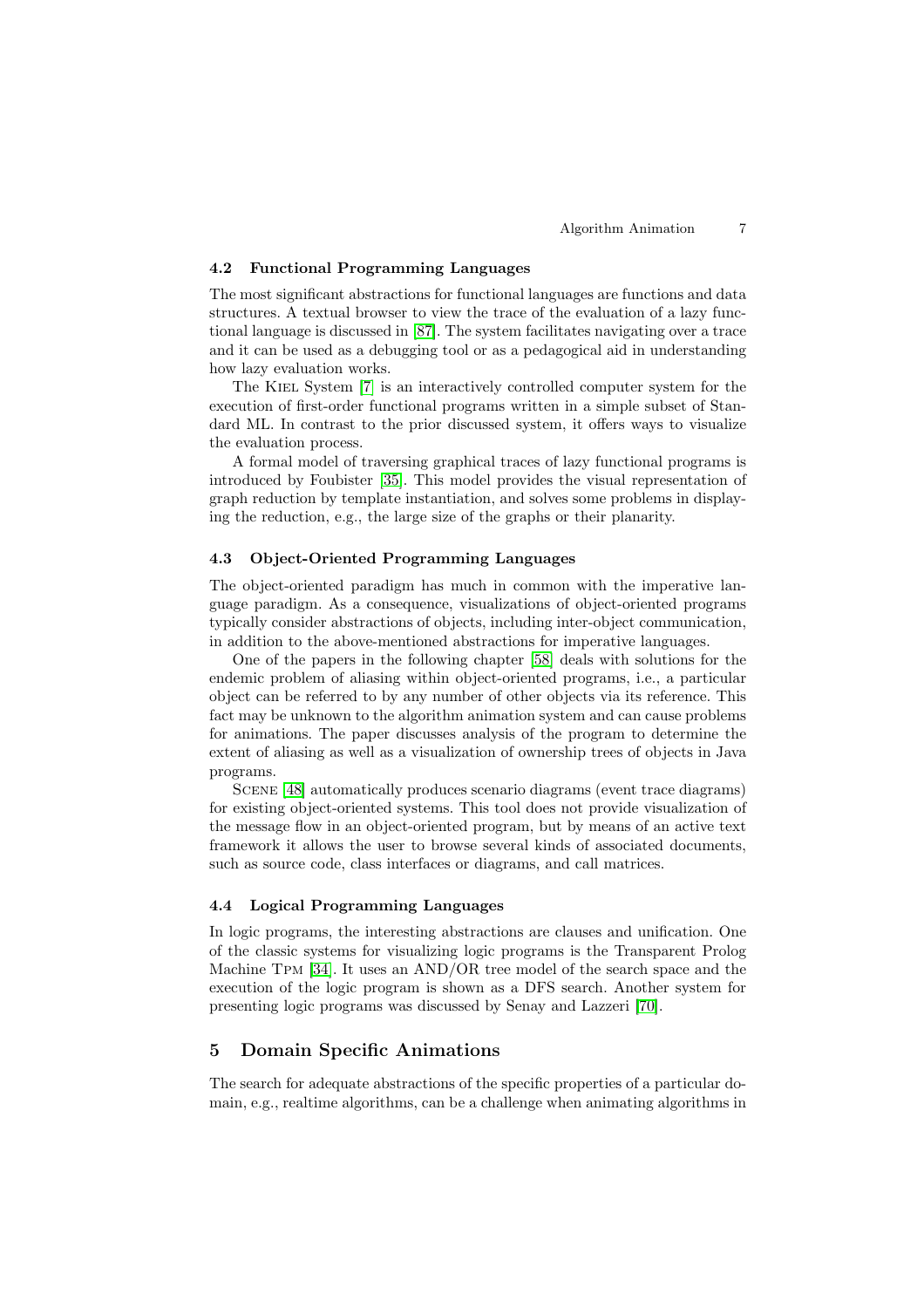such a focused domain. To find such abstractions, knowledge regarding the types of objects and operations that are dominant in the special domain is necessary. Often, general algorithm animation systems can be used to build domain-specific animations, but the effort can be extensive and much more involved than that required for a more narrowly-focused system.

Tal presents a conceptual model for developing algorithm animation systems for constraint domains in this chapter [\[84\]](#page-13-0). She illuminates the practical implementation of this model on the basis of a few example systems, e.g., the Gasp system, mentioned earlier.

#### **5.1 Computational Geometry**

In computational geometry, the task of finding abstractions of the data can be relatively easy if the program data contains positional information. Hence, it can be displayed without complicated transformation.

A generic tool for the interactive visualization of geometric algorithms is GEOWIN discussed by Bäsken and Näher in this chapter [\[4\]](#page-9-0). It is a  $C_{++}$  data type which can be interfaced with algorithmic software libraries such as LEDA.

The Evega system [\[46\]](#page-11-0) is a Java-based visualization environment for graph algorithms and offers a set of features to create and edit graphs, to display visualizations and to perform comparisons of different algorithms. Furthermore, it supports a relatively straightforward implementation of new algorithms by class extension.

#### **5.2 Concurrent Programs**

The animation of concurrent programs, which are typically very complex and large, must address a number of problems with regard to data collection, data display and program execution. Some problems encountered are inherently visual, e.g., a cycle in a resource allocation graph corresponds to a deadlock situation. Other problems can be a non-deterministic occurrence of a bug in program execution, which requires a clever visualization of the concurrent program. For an overview of systems for visualizing concurrent programs, see [\[49\]](#page-11-0).

The event-based Parade environment [\[74\]](#page-13-0) supports the design and implementation of animations of parallel and distributed programs. Interesting events may be received via program calls, through pipes or read from a file, similar to the aforementioned Samba interpreter. A particular component of the system gathers the events for each processor or process and allows the user to manipulate the order of these events, e.g. chronologically or logically [\[50\]](#page-12-0). The Polka animation system is used in Parade to build the graphical views.

VADE [\[53\]](#page-12-0) is a client-server based system for visualizing algorithms in a distributed environment. It provides libraries that facilitate the automatic generation of visualizations, and supports web page creation for the final animation. Furthermore, VADE offers synchronization methods that maintain consistency.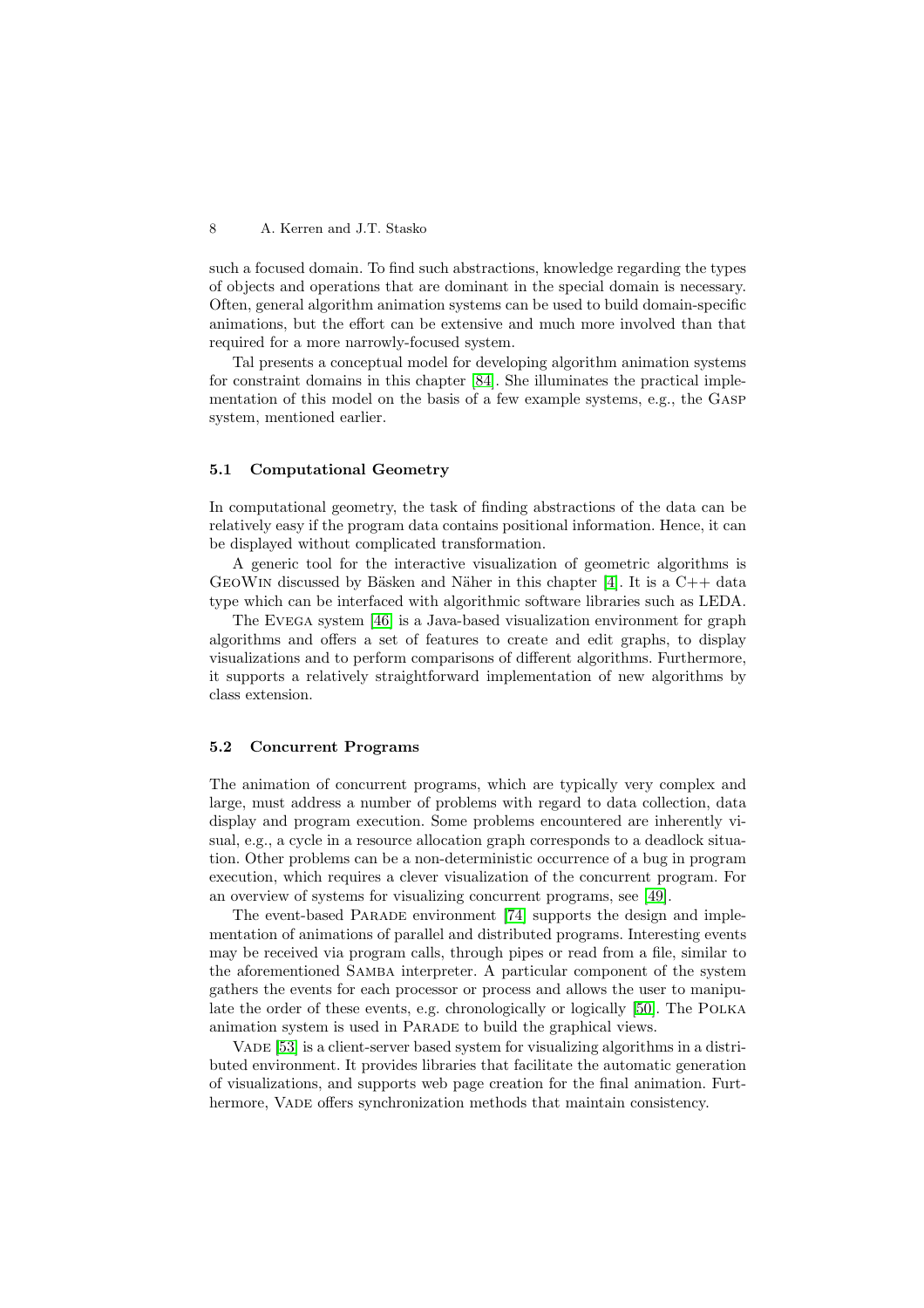#### **5.3 Real-Time Animation**

Some domains, such as network protocols, need to represent exact timing relationships in the underlying program or algorithm. Polka-Rc [\[80\]](#page-13-0) is an extension of Polka with features for real-time animation, i.e., animation actions of precise timings, initiations and durations. It also provides a flexible multiprocess mapping between program and visualization. More precisely in Polka-Rc the program and its animation run as separate processes and communicate via sockets.

The JOTSA system [\[64\]](#page-12-0) is a Java package for performing interactive webbased algorithm animations (especially for network protocols). It supports exact time animation, multiple independent synchronized views, panning, zooming and linking of collections of objects. In addition it has facilities for animation of userdefined event-driven and timer-driven simulations of network protocols.

## **5.4 Computational Models**

Another domain of interest to algorithm animators is the animation of computational models of formal languages, sets, relations, and functions. These models are typically for mathematical reasoning, not for programming of real hardware and real applications.

Jflap [\[40\]](#page-11-0) is a tool for creating and simulating several kinds of automata, i.e. finite automata, pushdown automata and Turing machines, and for converting representations of languages from one form to another. JFLAP is written in Java and has been used both in and outside of the classroom.

Diehl and Kerren [\[29\]](#page-10-0) discuss how generation of visualizations of computational models and the visualization of the generation process itself increase exploration. Four approaches of increased exploration in formal language theory and compiler design are introduced and each approach is exemplified by an implemented system. As an example of such a system, the authors characterize GaniFa [\[30\]](#page-10-0), a Java applet for the visual generation and animated simulation of finite automata.

## **5.5 Animation of Proofs**

A relatively unexplored area is the visualization of proofs in theoretical computer science education. An example is Scapa [\[60,61\]](#page-12-0) a system for the animation of structured calculational proofs. This system generates both an HTML document (with the help of a converter) and a Java file from a proof written in LATEX. The visualizer has to extend and modify these files. The proof animation is finally created by using an extended version of the Lambada tool, which is a Java-based reimplementation of Samba.

# **6 Conclusion**

Much progress has been made in the field of Algorithm Animation since the first films motivating the field, such as Sorting Out Sorting, were made. In this chapter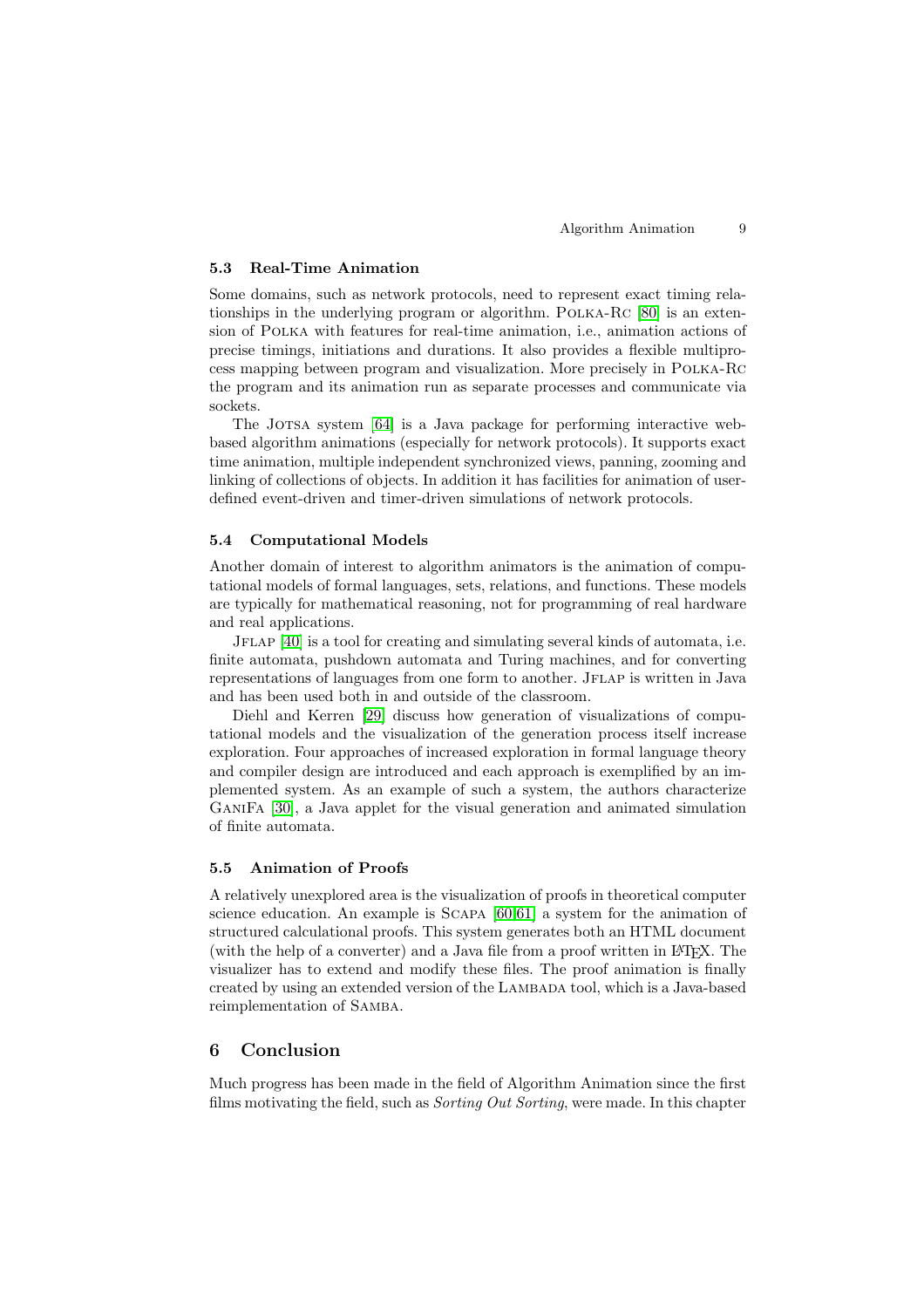<span id="page-9-0"></span>introduction, we have highlighted a number of the landmark systems that have been developed in the area, plus we have surveyed some new developments. A brief introduction like this, however, is in no way a comprehensive overview of the field. We encourage the reader to use this introduction and the articles in this chapter as a starting point for exploring other research and creating new systems and techniques.

## **References**

- 1. R. Baecker. Towards Animating Computer Programs: A First Progress Report. In Proceedings of the Third NRC Man-Computer Communications Conference, 1973.
- 2. R. Baecker. Sorting Out Sorting: A Case Study of Software Visualization for Teaching Computer Science. In John Stasko, John Domingue, Marc H. Brown, and Blaine A. Price, editors, Software Visualization: Programming as a Multimedia Experience, chapter 24, pages 369–381. MIT Press, Cambridge, MA, 1998.
- 3. R. Baecker (with assistance of Dave Sherman). Sorting out Sorting. 30 minute color film (distributed by Morgan Kaufmann Pub.), 1981.
- 4. Matthias Bäsken and Stefan Näher. GeoWin A Generic Tool for Interactive Visualization of Geometric Algorithms. In Proceedings of Dagstuhl Seminar on Software Visualization, 2001.
- 5. Mordechai Ben-Ari, Niko Myller, Erkki Sutinen, and Jorma Tarhio. Perspectives on Program Animation with Jeliot. In Proceedings of Dagstuhl Seminar on Software Visualization, 2001.
- 6. J. L. Bentley and B. W. Kernighan. A System for Algorithm Animation. Computing Systems, 4(1), Winter 1991.
- 7. R. Berghammer. KIEL: A Program for Visualizations of the Evaluation of Functional Programs (in German). In S. Diehl and A. Kerren, editors: Proceedings of the GI-Workshop "Software Visualization" SV2000, May 2000.
- 8. M. H. Brown. Algorithm Animation. MIT Press, 1987.
- 9. M. H. Brown. Exploring Algorithms with Balsa-II. Computer, 21(5), 1988.
- 10. M. H. Brown. Perspectives on Algorithm Animation. In Proceedings of the ACM SIGCHI '88 Conference on Human Factors in Computing Systems, pages 33–38, Washington D.C., May 1988.
- 11. M. H. Brown. ZEUS: A System for Algorithm Animation and Multi-View Editing. In Proceedings of the 1991 IEEE Workshop on Visual Languages, pages 4–9, Kobe Japan, October 1991.
- 12. M. H. Brown and J. Hershberger. Fundamental Techniques for Algorithm Animation Displays. In John T. Stasko, John Domingue, Marc H. Brown, and Blaine A. Price, editors, Software Visualization. MIT Press, 1998.
- 13. M. H. Brown and J. Hershberger. Program Auralization. In John Stasko, John Domingue, Marc H. Brown, and Blaine A. Price, editors, Software Visualization: Programming as a Multimedia Experience, chapter 10, pages 137–143. MIT Press, 1998.
- 14. M. H. Brown and M. Najork. Collaborative Active Textbooks: A Web-Based Algorithm Animation System for an Electronic Classroom. In Proceedings of the 1996 IEEE International Symposium on Visual Languages, Boulder, CO, 1996.
- 15. M. H. Brown and M. A. Najork. Algorithm Animation Using 3D Interactive Graphics. In Proceedings of the 1993 ACM Symposium on User Interface Software and Technology, pages 93–100, Atlanta, GA, November 1993.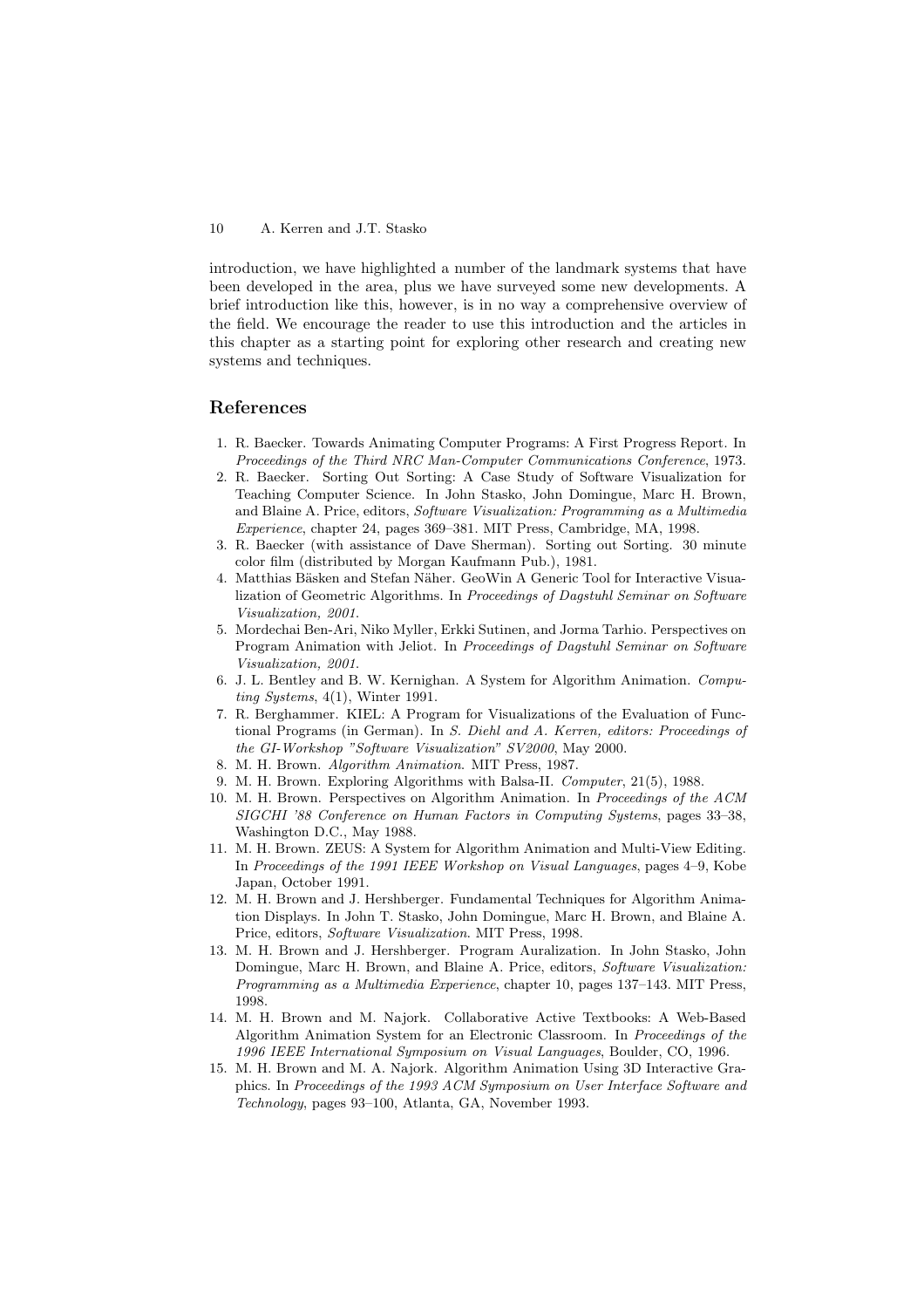- <span id="page-10-0"></span>16. M. H. Brown and M. A. Najork. Algorithm Animation Using Interactive 3DGraphics. In John Stasko, John Domingue, Marc H. Brown, and Blaine A. Price, editors, Software Visualization: Programming as a Multimedia Experience, chapter 9, pages 119–135. MIT Press, 1998.
- 17. M. H. Brown and M. A. Najork. Three-Dimensional Web-Based Algorithm Animations. Technical Report 170, Compaq Systems Research Center, July 2001.
- 18. M. H. Brown and R. Raisamo. JCAT: Collaborative Active Textbooks Using Java. In Proceedings of CompuGraphics'96, Paris, France, 1996.
- 19. M. H. Brown and R. Sedgewick. A System for Algorithm Animation. In Proceedings of ACM SIGGRAPH'84, Minneapolis, MN, 1984.
- 20. P. Carlson, M. Burnett, and J. Cadiz. A Seamless Integration of Algorithm Animation into a Declarative Visual Programming Language. In Proceedings Advanced Visual Interfaces (AVI'96), 1996.
- 21. A.I. Concepcion, N. Leach, and A. Knight. Algorithma 99: An Experiment in Reusability and Component-Based Software Engineering. In Proceedings of the 31st ACM Technical Symposium on Computer Science Education (SIGCSE 2000), pages 162–166, Austin, TX, February 2000.
- 22. K. C. Cox and G.-C. Roman. Abstraction in Algorithm Animation. In Proceedings of the 1992 IEEE Workshop on Visual Languages, pages 18–24, Seattle, WA, September 1992.
- 23. C. Demetrescu and I. Finocchi. A Technique for Generating Graphical Abstractions of Program Data Structures. In Proceedings of the 3rd International Conference on Visual Information Systems (Visual'99), LNCS 1614, pages 785–792, Amsterdam, 1999. Springer.
- 24. C. Demetrescu and I. Finocchi. Smooth Animation of Algorithms in a Declarative Framework. Journal of Visual Languages and Computing, 12(3):253–281, June 2001.
- 25. Camil Demetrescu, Irene Finocchi, and John Stasko. Specifying Algorithm Visualizations: Interesting Events or State Mapping? In Proceedings of Dagstuhl Seminar on Software Visualization, 2001.
- 26. H. L. Dershem and P. Brummund. Tools for Web-based Sorting Animations. In Proceedings of the 29th ACM Technical Symposium on Computer Science Education (SIGCSE 98), pages 222–226, Atlanta, GA, February 1998.
- 27. Eds.: S. Diehl and A. Kerren. Proceedings of the GI-Workshop "Software Visualization" SV2000 (in German). Technical Report A/01/2000, FR 6.2 - Informatik, University of Saarland, May 2000. <http://www.cs.uni-sb.de/tr/FB14>.
- 28. S. Diehl, editor. Software Visualization, volume 2269 of LNCS State-of-the-art Survey. Springer Verlag, 2002.
- 29. S. Diehl and A. Kerren. Levels of Exploration. In Proceedings of the 32nd Technical Symposium on Computer Science Education, SIGCSE 2001, pages 60–64. ACM, 2001.
- 30. S. Diehl, A. Kerren, and T. Weller. Visual Exploration of Generation Algorithms for Finite Automata. In Implementation and Application of Automata, LNCS 2088, pages 327–328, 2001.
- 31. Stephan Diehl, Carsten Görg, and Andreas Kerren. Animating Algorithms Live and Post Mortem. In Proceedings of Dagstuhl Seminar on Software Visualization, 2001.
- 32. R. A. Duisberg. Visual Programming of Program Visualizations. A Gestural Interface for Animating Algorithms. In Proceedings of the 1987 IEEE Computer Society Workshop on Visual Languages, pages 55–66, Linkoping, Sweden, August 1987.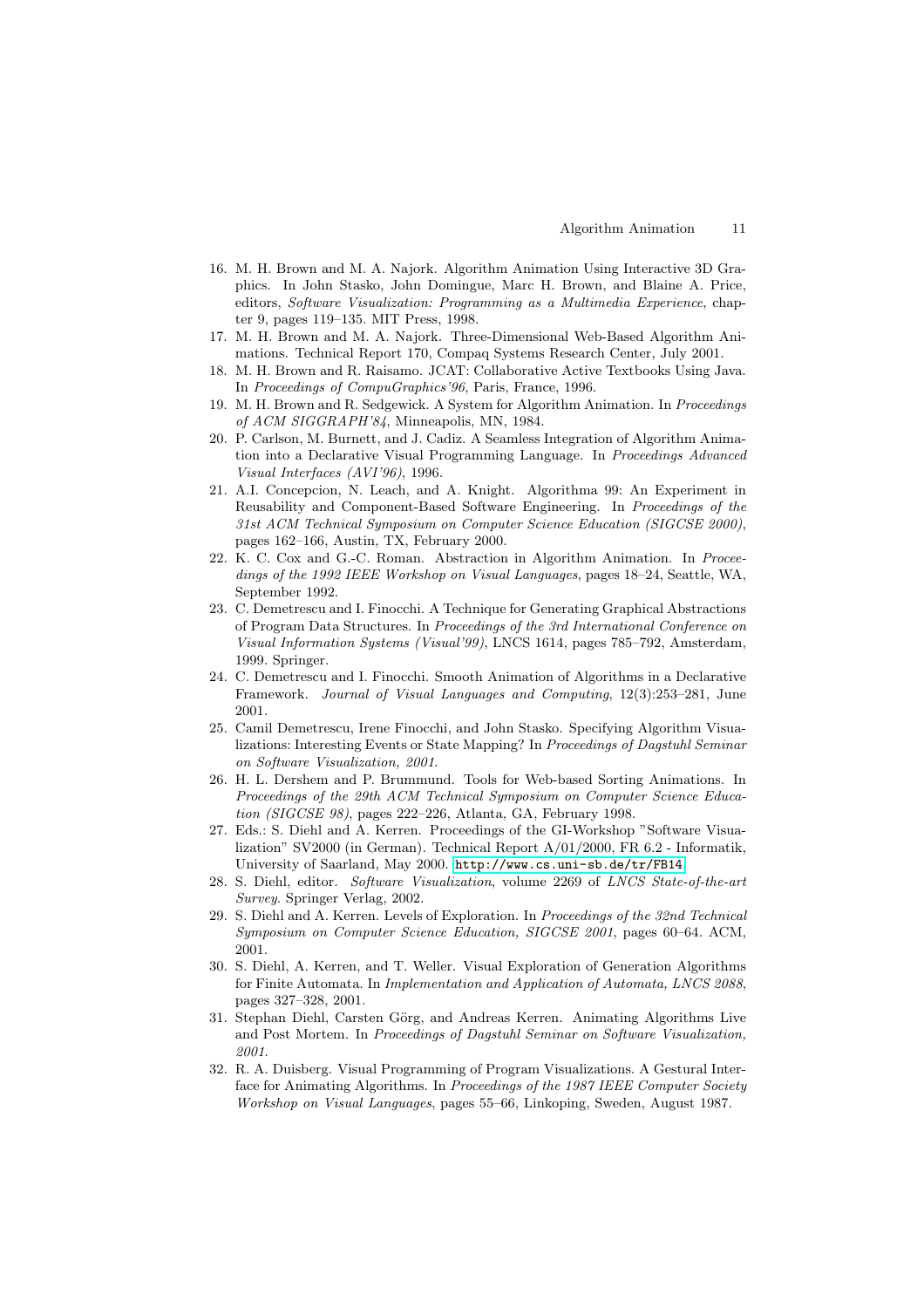- <span id="page-11-0"></span>33. P. Eades and K. Zhang, editors. Software Visualization. World Scientific Pub., Singapore, 1996.
- 34. M. Eisenstadt and M. Brayshaw. The Transparent Prolog Machine (TPM): An Execution Model and Graphical Debugger for Logic Programming. Journal of Logic Programming, 5(4):1–66, 1988.
- 35. S. Foubister. Graphical Application and Visualisation of Lazy Functional Computation. PhD thesis, Department of Computer Science, University of York, 1995.
- 36. Jaroslaw Francik. Algorithm Animation Using Data Flow Tracing. In Proceedings of Dagstuhl Seminar on Software Visualization, 2001.
- 37. P. A. Gloor. AACE Algorithm Animation for Computer Science Education. In Proceedings of the 1992 IEEE Workshop on Visual Languages, pages 25–31, Seattle, WA, September 1992.
- 38. P. A. Gloor. Animated Algorithms. In John Stasko, John Domingue, Marc H. Brown, and Blaine A. Price, editors, Software Visualization: Programming as a Multimedia Experience, chapter 27, pages 409–416. MIT Press, Cambridge, MA, 1998.
- 39. P. A. Gloor. User Interface Issues for Algorithm Animation. In John Stasko, John Domingue, Marc H. Brown, and Blaine A. Price, editors, Software Visualization: Programming as a Multimedia Experience, chapter 11, pages 145–152. MIT Press, Cambridge, MA, 1998.
- 40. E. Gramond and S. H. Rodger. Using JFLAP to Interact with Theorems in Automata Theory. SIGCSE Bulletin (ACM Special Interest Group on Computer Science Education), 31, 1999.
- 41. J. Haajanen et al. Animation of User Algorithms on the Web. In Proceedings of the 1997 IEEE Symposium on Visual Languages, pages 360–367, Capri, Italy, September 1997.
- 42. E. Helttula, A. Hyrskykari, and K.-J. Räihä. Graphical Specification of Algorithm Animations with Aladdin. In Proceedings of the 22nd Hawaii International Conference on System Sciences, pages 892–901, Kailua-Kona, HI, January 1989.
- 43. R. R. Henry, K. M. Whaley, and B. Forstall. The University of Washington Illustrating Compiler. Sigplan Notices: SIGPLAN '90, 25(6):223–233, June 1990.
- 44. F. Hopgood. Computer Animation Used as a Tool in Teaching Computer Science. In Proceedings IFIP Congress, 1974.
- 45. A. Hyrskykari and K.-J. Räihä. Animation of Algorithms Without Programming. In Proceedings of the 1987 IEEE Computer Society Workshop on Visual Languages, pages 40–54, Linkoping, Sweden, August 1987.
- 46. S. Khuri and K. Holzapfel. EVEGA: An Educational Visualization Environment for Graph Algorithms. In Proceedings of the 6th Annual Conference on Innovaton and Technology in Computer Science Education, ITiCSE 2001. ACM Press, 2001.
- 47. K. Knowlton. L6: Bell Telephone Laboratories Low-Level Linked List Language. 16-minute black-and-white film, 1966.
- 48. K. Koskimies and K. Mössenböck. Scene: Using Scenario Diagrams and Active Text for Illustrating Object-Oriented Programs. In Proceedings of the 18th IEEE International Conference on Software Engineering, pages 366–375. IEEE Computer Society Press, 1996.
- 49. E. Kraemer. Visualizing Concurrent Programs. In John Stasko, John Domingue, Marc H. Brown, and Blaine A. Price, editors, Software Visualization: Programming as a Multimedia Experience, chapter 17, pages 237–256. MIT Press, Cambridge, MA, 1998.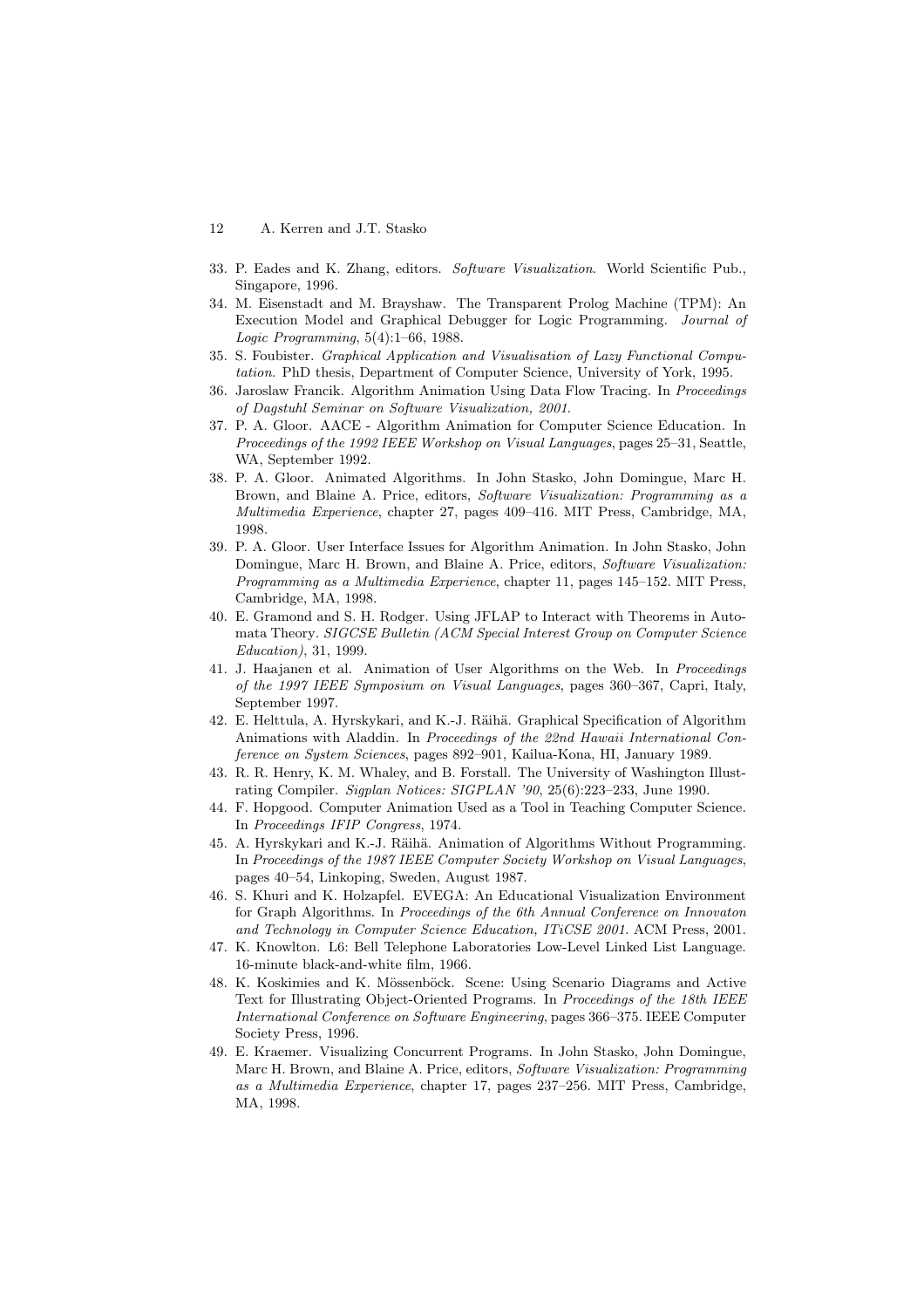- <span id="page-12-0"></span>50. E. Kraemer and J. T. Stasko. Toward Flexible Control of the Temporal Mapping from Concurrent Program Events to Animations. In Proceedings of the 8th International Parallel Processing Symposium (IPPS '94), pages 902–908, Cancun, Mexico, April 1994.
- 51. S. K. Lodha, J. Beahan, T. Heppe, A. Joseph, and B. Zane-Ulman. MUSE: A Musical Data Sonification Toolkit. In Proceedings of International Conference on Auditory Display (ICAD), Palo Alto, CA, USA, 1997.
- 52. R. L. London and R. A. Duisberg. Animating Programs Using Smalltalk. Computer, 18(8):61–71, August 1985.
- 53. Y. Moses, Z. Polunsky, and A. Tal. Algorithm Visualization For Distributed Environments. In Proceedings of the IEEE Symposium on Information Visualization 1998, pages 71–78, 1998.
- 54. S. Mukherjea and J. T. Stasko. Toward Visual Debugging: Integrating Algorithm Animation Capabilities within a Source Level Debugger. ACM Transactions on Computer-Human Interaction, 1(3):215–244, September 1994.
- 55. M. A. Najork. Web-Based Algorithm Animation. In Proceedings of the 38th Design Automation Conference (DAC 2001), pages 506–511, 2001.
- 56. T. L. Naps. Algorithm Visualization in Computer Science Laboratories. In Proceedings of the 21st SIGCSE Technical Symposium on Computer Science Education, pages 105–110, Washington, DC, February 1990.
- 57. T. L. Naps, J. R. Eagan, and L. L. Norton. JHAVE An Environment to Actively Engage Students in Web-Based Algorithm Visualizations. In Proceedings of the 31st SIGCSE Technical Symposium on Computer Science Education, pages 109– 113, Austin, TX, March 2000.
- 58. James Noble. Visualising Objects: Abstraction, Encapsulation, Aliasing and Ownership. In Proceedings of Dagstuhl Seminar on Software Visualization, 2001.
- 59. M. Oudshoorn, H. Widjaja, and S. Ellershaw. Aspects and Taxonomy of Program Visualisation. In P. Eades and K. Zhang, editors, Software Visualisation. World Scientific Press, Singapore, 1996.
- 60. C. Pape. Animation of Structured Proofs in Education at University Level (in German). PhD thesis, University of Karlsruhe, Germany, 1999.
- 61. C. Pape and P. H. Schmitt. Visualizations for Proof Presentation in Theoretical Computer Science Education. In Z. Halim, Th. Ottmann, and Z. Razak, editors, Proceedings of International Conference on Computers in Education, pages 229– 236. AACE - Association for the Advancement of Computing in Education, 1997.
- 62. W. C. Pierson and S. H. Rodger. Web-based Animation of Data Structures using JAWAA. In Proceedings of the 29th ACM Technical Symposium on Computer Science Education (SIGCSE 98), pages 257–260, Atlanta, GA, February 1998.
- 63. B. A. Price, R. Baecker, and I. Small. A Principled Taxonomy of Software Visualization. Journal of Visual Languages and Computing, 4(3):211–266, 1993.
- 64. S. Robbins. The JOTSA Animation Environment. In Proceedings of the 31st Hawaii Int. Conference on Systems Science, pages 655–664, 1998.
- 65. G.-C. Roman. Declarative Visualization. In John Stasko, John Domingue, Marc H. Brown, and Blaine A. Price, editors, Software Visualization: Programming as a Multimedia Experience, chapter 13, pages 173–186. MIT Press, Cambridge, MA, 1998.
- 66. G.-C. Roman and K. C. Cox. A Declarative Approach to Visualizing Concurrent Computations. Computer, 22(10):25–36, October 1989.
- 67. G.-C. Roman, K. C. Cox, Donald Wilcox, and Jerome Y. Plun. Pavane: a System for Declarative Visualization of Concurrent Computations. Journal of Visual Languages and Computing, 3(2):161–193, June 1992.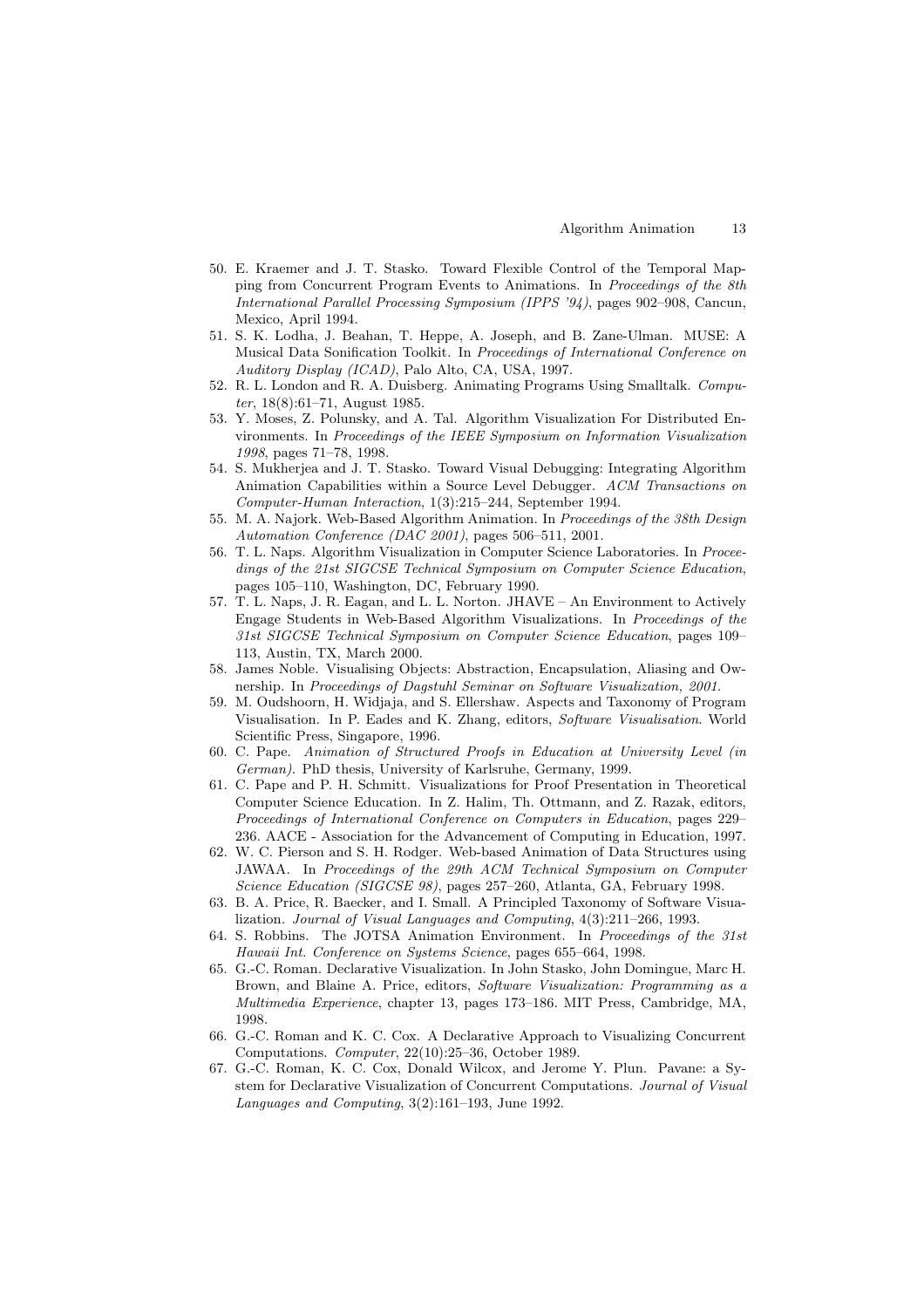- <span id="page-13-0"></span>68. G. Rössling and B. Freisleben. ANIMAL: A System for Supporting Multiple Roles in Algorithm Animation. Journal of Visual Languages and Computing, 2002. to appear.
- 69. G. Rössling, M. Schuler, and B. Freisleben. The ANIMAL Algorithm Animation Tool. In Proceedings of the ITiCSE 2000 Conference, pages 37–40, Helsinki, Finland, 2000.
- 70. H. Senay and S. G. Lazzeri. Graphical Representation of Logic Programs and Their Behavior. In Proceedings of the 1991 IEEE Workshop on Visual Languages, pages 25–31, Kobe, Japan, October 1991.
- 71. J. T. Stasko. Using Direct Manipulation to Build Algorithm Animations by Demonstration. In Proceedings of the ACM SIGCHI '91 Conference on Human Factors in Computing Systems, New Orleans, LA, USA.
- 72. J. T. Stasko. TANGO: A Framework and System for Algorithm Animation. Computer, 23(9):27–39, 1990.
- 73. J. T. Stasko. The Path-Transition Paradigm: A Practical Methodology for Adding Animation to Program Interfaces. Journal of Visual Languages and Computing, 1(3):213–236, 1990.
- 74. J. T. Stasko. The PARADE Environment for Visualizing Parallel Program Executions: A Progress Report. Technical Report GIT-GVU-95-03, 1995.
- 75. J. T. Stasko. Using Student-Built Algorithm Animations as Learning Aids. In Proceedings of the 1998 ACM SIGCSE Conference, San Jose, CA, 1997.
- 76. J. T. Stasko. Building Software Visualizations through Direct Manipulation and Demonstration. In John Stasko, John Domingue, Marc H. Brown, and Blaine A. Price, editors, Software Visualization: Programming as a Multimedia Experience, chapter 14, pages 187–203. MIT Press, Cambridge, MA, 1998.
- 77. J. T. Stasko. Smooth Continuous Animation for Portraying Algorithms and Processes. In John Stasko, John Domingue, Marc H. Brown, and Blaine A. Price, editors, Software Visualization: Programming as a Multimedia Experience, chapter 8, pages 103–118. MIT Press, Cambridge, MA, 1998.
- 78. J. T. Stasko, J. Domingue, M. H. Brown, and B. A. Price. Software Visualization. MIT Press, 1998.
- 79. J. T. Stasko and E. Kraemer. A Methodology for Building Application-Specific Visualizations of Parallel Programs. Journal of Parallel and Distributed Computing, 18(2), 1993.
- 80. J. T. Stasko and D. S. McCrickard. Real Clock Time Animation Support for Developing Software Visualisations. Australian Computer Journal, 27(4):118–128, 1995.
- 81. J. T. Stasko and J. F. Wehrli. Three-Dimensional Computation Visualization. In Proceedings of the 1993 IEEE Symposium on Visual Languages, pages 100–107, Bergen, Norway, August 1993.
- 82. E. Sutinen, editor. Proceedings of the First Program Visualization Workshop 2000, Porvoo, Finland, 2000. Department of Computer Sience, University of Joensuu, Finland.
- 83. A. Y. Tal and D. P. Dobkin. Visualization of Geometric Algorithms. IEEE Transactions on Visualization and Computer Graphics, 1(2), 1995.
- 84. Ayellet Tal. Algorithm Animation Systems for Constrained Domains. In Proceedings of Dagstuhl Seminar on Software Visualization, 2001.
- 85. P. Vickers and J. L. Alty. CAITLIN: A Musical Program Auralisation Tool to Assist Novice Programmers with Debugging. In Proceedings of International Conference on Auditory Display (ICAD), Palo Alto, CA, USA, 1996.